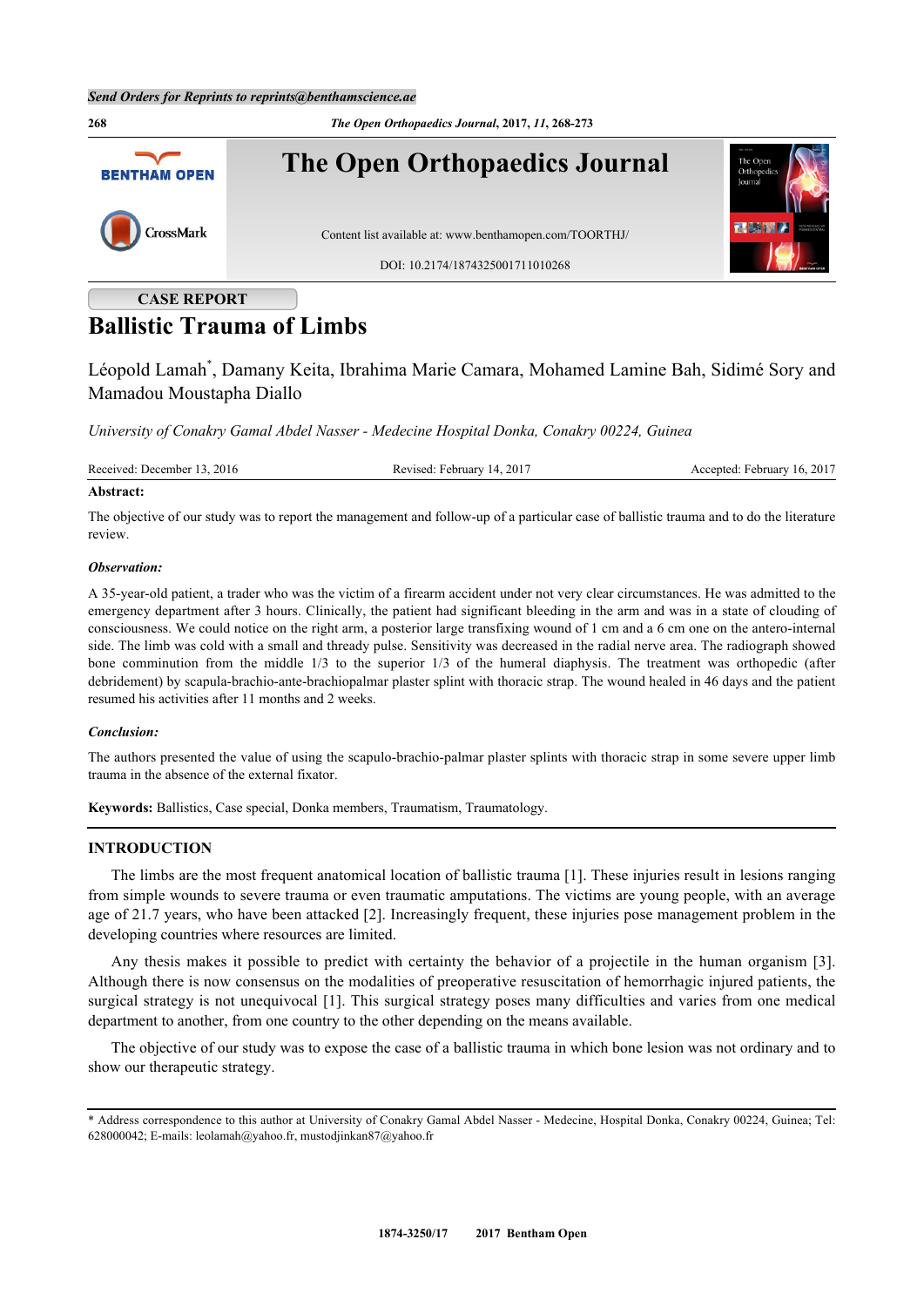# **Presentation of Case**

Mr. O D, 35 years old, trader, admitted to the emergency department on April 22nd, 2013.

Chief complaints: open right arm trauma

Evolution: 3 hours

Circumstances: He was allegedly wounded by firearm under not very clear circumstances at 3 AM.

Overall checkup: The patient was admitted in a state of unconsciousness and cold sweat. The teguments and conjunctivae were pale.The thorax was symmetrical and breathing was polypneic with 32 beats per minute.The pulse was small and thready, and the heart sounds were muffled. The heart rate was of 112 / minute. In shock, the patient blood pressure was 8/5 mmhg. The abdomen was supple and participating in breathing, with no palpable pathological mass.

Elsewhere, the other organs showed no special characteristics.

#### **Loco-Regional Assessment**

The right upper limb was protected by a cloth soaked in blood. The limb was swollen and covered with dust and blood. With the removal of the linen, we noticed a transfixing wound in the arm, with a posterior entry point of 1 cm and an antero-internal exit point of 6 cm. At the junction of the middle third and the superior third, we observed telluric debris and small pieces of fabric in the wound. We also noticed other superficial wounds opposite to the posterior surface of the thorax. The radial pulse was perceived but small. The neurological examination was difficult because of the patient's state of consciousness.

# **Emergency Management**

We made a quick cleaning with physiological saline serum, made a large sterile dressing on the wound, put two venous lines. On one side, we put the lactate ringer, and on the other side, we put plasma. A 1500 IU anti-tetanus serum ampoule was injected subcutaneously; 2 grams of ampicillin IV and anampoule of gentamycin 80 were given by intramuscular injection.

# **Emergency Examinations**

Biological: Blood count (hemoglobin at 8 grams and patient was A +). The postprandial blood glucose level was 1.8 g / dl. X-ray: showed a very comminuted fracture of the humeral diaphysis from the middle third to the superior third (Fig. **[1](#page-1-0)**).

The patient was admitted to the operating room after resuscitation. He was placed in the dorsal recumbent position on an ordinary table and under general anesthesia with a tourniquet at the root of his arm.

While performing the probe, we noticed a loss of 4cm in the diameter of cutaneous substance, an important bone comminution located from the middle third to the superior third which made the fracture unstable with a breach on the humeral artery, a partial section of the radial nerve. We concluded to the diagnosis of type IIIc Gustilo Anderson, open fracture of the middle third and superior third of the humerus bone.

#### **Operating Technique**

We clamped and sutured the breach of the humeral artery and cleaned the limb with saline solution. To clean the wound, we protected it by a compress slide (to prevent losing the small fragments) and instilled 3 liters of saline solution. Blood clots and pieces of fabric were removed. Haemostasis was performed using 2/0 dissolving sutures. Economic resection of the wound edges was carried out, followed by an epiperinural suture on the radial nerve using 4/0 non absorbables sutures. We sutured the biceps fibers to cover the bone fragments. Verification of haemostasis was performed after removal of the tourniquet. We placed a large dressing on the wound without closing it.

<span id="page-1-0"></span>The immobilization of the limb was done using scapula-brachio-ante-brachiopalmar plaster splint with thoracic strap (Fig. **[2](#page-2-0)**).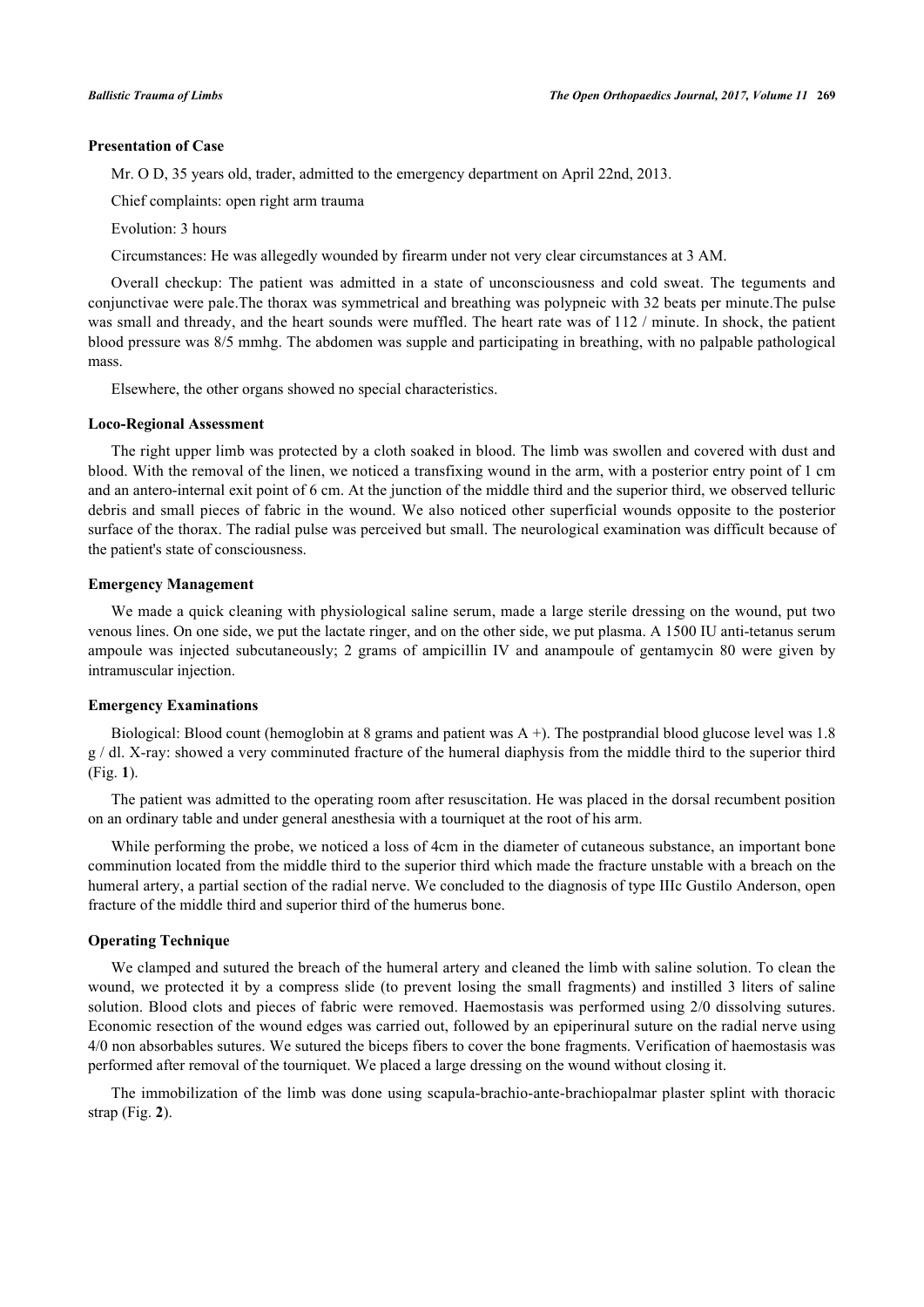

<span id="page-2-0"></span>**Fig. (1).** Initial x-ray.



Fig. (2). Immobilization of the limb by plastered splint.

The evolution was marked by superficial infections that we treated by local care and antibiotherapy adapted to the antibiogram. (Staphylococcus aureus, streptococcus and Escherichia coli). The patient was discharged from the hospital after one month and followed by an outpatient basis for 2 months. The patient had complete wound healing on the  $46<sup>th</sup>$ day. The control X-rays were done on day  $3<sup>rd</sup>$ ,  $21<sup>st</sup>$ ,  $46<sup>th</sup>$  and  $6<sup>th</sup>$  month,

<span id="page-2-1"></span>The rehabilitation of the limb began in the  $4<sup>th</sup>$  month until the  $12<sup>th</sup>$  month and the patient resumed his activities in the 12th month without sequelae. After 48 months, the patient had no sequelae of his trauma (Figs. **[3](#page-2-1)** and **[4](#page-3-0)**).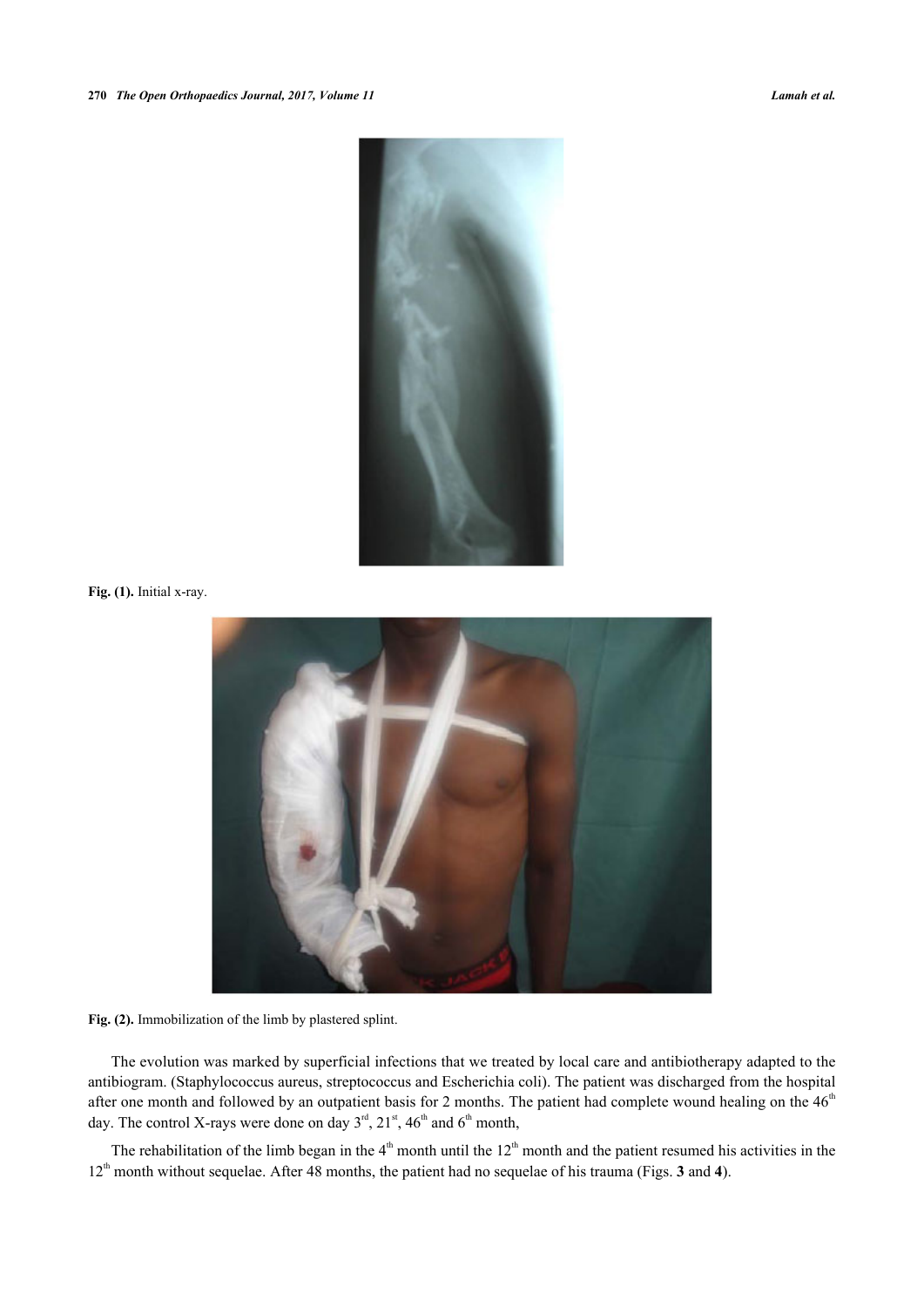

<span id="page-3-0"></span>Fig. (3). Control x-ray after 48 months.



**Fig. (4).** Clinical image showing.

# **DISCUSSION**

# **Circumstances**

According to Laforge [[3\]](#page-5-2), in civil practice, 48% of ballistic injuries are due to assaults, 47% due to suicide and 3% due to accidents. In our patient, the circumstances of the accident were very poorly understood. It was about an aggression or a self-defense on behalf of the perpetrator. We were unable to identify the weapon used by the latter. Among 39 patients treated by Dakouré [[4\]](#page-5-3) for ballistic trauma, 58.9% had been accidentally injured.

# **Mechanism and Lesions**

Displacement of projectiles causes injuries through the transfer of kinetic energy into the human body that destroy, tears and deforms the tissues.

Higher kinetic energy at the entry point implies higher invasive potential. The more this energy is high at the exit point, the lower will be the tissue damages [[5\]](#page-5-4). In our patient, the bone damage was more impressive than the condition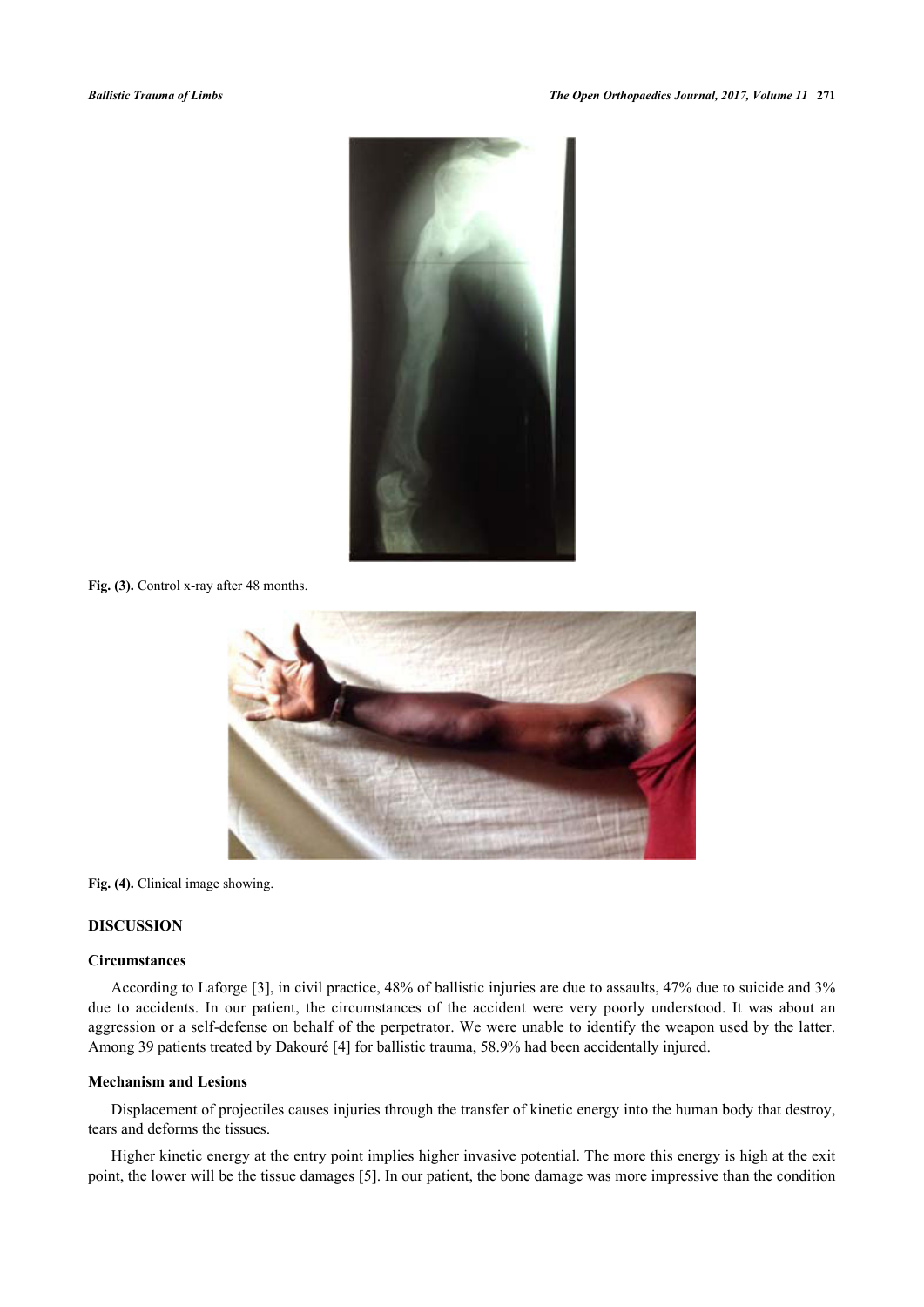of the soft parts. The limitation of the destruction of the soft parts can be explained by the fact that elastic tissues tolerate stretching; however, they badly stand crushing. The destruction of the soft parts is related to the release of kinetic energy. This energy is proportionate to the mass of the projectile. In some cases, the projectile travels a certain distance before releasing its energy [[6\]](#page-5-5). All these phenomena may also explain the limitation of soft tissue damage in our patient. The absence of foreign bodies in the wound testifies that it was about a bullet and not a splinter and the limitation of the crushing of soft parts showed that the bullet had a high energy at its exit point which discarded the soft parts without enough damage [\[7](#page-5-6) - [9\]](#page-5-7). The nerves and tendons are movable, the blood vessels are elastic. They were thus moved out of the bullet path while the bullet got into the limb. The cavitation effect depends on the elasticity of the tissues crossed by the bullet. Elastic tissues, such as the lung, easily adapt to temporary deformation. Less elastic structures, such as striated musclesor those contained in rigid envelopes such as the brain, are severely damaged by this wave. The projectile can release a large amount of energy into the bone during its passage. This energy gives a blast effect which spreads along the bone marrow and causes its explosion [[10](#page-5-8)]. This bursting of the bone can propel « secondary projectiles » which also produce tissue damage [[11](#page-5-9)]. The cortical bone, dense and rigid, resists stretching. If the cavitation process accelerates and represses the muscle mass, the bone is curved beyond its strength and breaks [[8](#page-5-10), [9,](#page-5-7) [12\]](#page-5-11). Other experiments have proven that the projectile can go through the tissue without direct contact with the bone but still cause bone fracture.Often it is only observed in simple fractures [\[10](#page-5-8)].

#### **Management and Healing**

As with any hemorrhagic wound, the management begins with resuscitation and the urgency of which varies according to the severity of the case. It is mainly about vascular filling. The beneficial effect in terms of the survival of preoperative mass filling by crystalloid or colloidal solutions before obtaining surgical haemostasis is very controversial and some authors recommend initial contributions limited to maintaining a minimum hemodynamic balance before admitting the patient to the operating room [\[13\]](#page-5-12). Due to the lack of means, the patient did not undergo arteriogramor doppler echo to specify the gravity of the vascular lesions before debridement. The crucial time of the debridement is the cleaning of the wound, but on a multi-fragmentary bone it is exposed to the risk of losing small fragments. In our patient, we were able to maintain these fragments by protecting the wound by compressing before flushing abundantly with cleaning liquid. If it is true that the periost stripped fragments can become necrotic and turn into sequestrum, it is important to differentiate in our patient in whom, most of the fragments were free. Their extirpation meant to lose some bone matter. These free fragments were rather used as grafts.

This is contrary to other authors, who systematically remove the detached fragments to avoid their sequestration which can maintain the infection [\[14](#page-5-13)]. The prerequisite is to wash again and again and then carry out debridement [[7\]](#page-5-6) to minimize the infectious risk. Antibiotic therapy can never substitute washing. In the series of Dakouré, all patients undergone debridement and 25.64% were treated orthopedically [\[4](#page-5-3)]. The use of external fixators in the treatment of open fractures is th best indication. It also depends on the means and the habits. This method is more resistant,ensures a good stabilityand facilitates local care.In our department, we use the external fixator of the military health unit which does not seem to be well adapted to the upper limb. Hansley [[15\]](#page-5-14) used the external fixator in 22% of his patients. Over 54 patients treated for fracture of the humerus by firearm, Vaidya [[16\]](#page-5-15) used external fixator for only 6 patients and 25 underwent non operative treatment. The scapulo-brachio-antebrachio-palmar plaster with chest strap that we used has the benefit of immobilizing the shoulder joint which remains stabilized by the chest strap. It does not ensure absolute stability. The micromovements that are allowed by the chest strap in the direction of the axis contribute to speed up the healing process [[17](#page-5-16)]. The healing of the bone depends less on the number of fragments but mainly on the condition of the soft parts. Intraoperative exploration showed limited destruction of the soft parts. The superficial infection that occured during treatment could be due to the sepsis of the bullet, the soiling of the wound (dust and pieces of fabrics) and the conditions of the first aid. The prevention of primary infection is based on an enlarged and early debridement surgery with excision of devitalized and necrotic tissues. The antibiotic therapy is intended to prevent the microbial spread which is rapid and starts from the sixth hour following the trauma. In the series of Hinsley, 13/43 (30.23%) of patients with bullet induced fractures developed infections. Krebsbach[[18](#page-5-17)] demonstrated that the degree of contamination of the wound is inversely proportionate to the speed of the bullet.

# **CONCLUSION**

Ballistic trauma can be observed in the times of war and in civil practice during the times of peace. In the latter cases, it is mainly about attacks that leave lesions whose nature varies from simple wounds to traumatic amputations. There is still no consensus on the management of these bone lesions. It depends on the lesion, the means available and